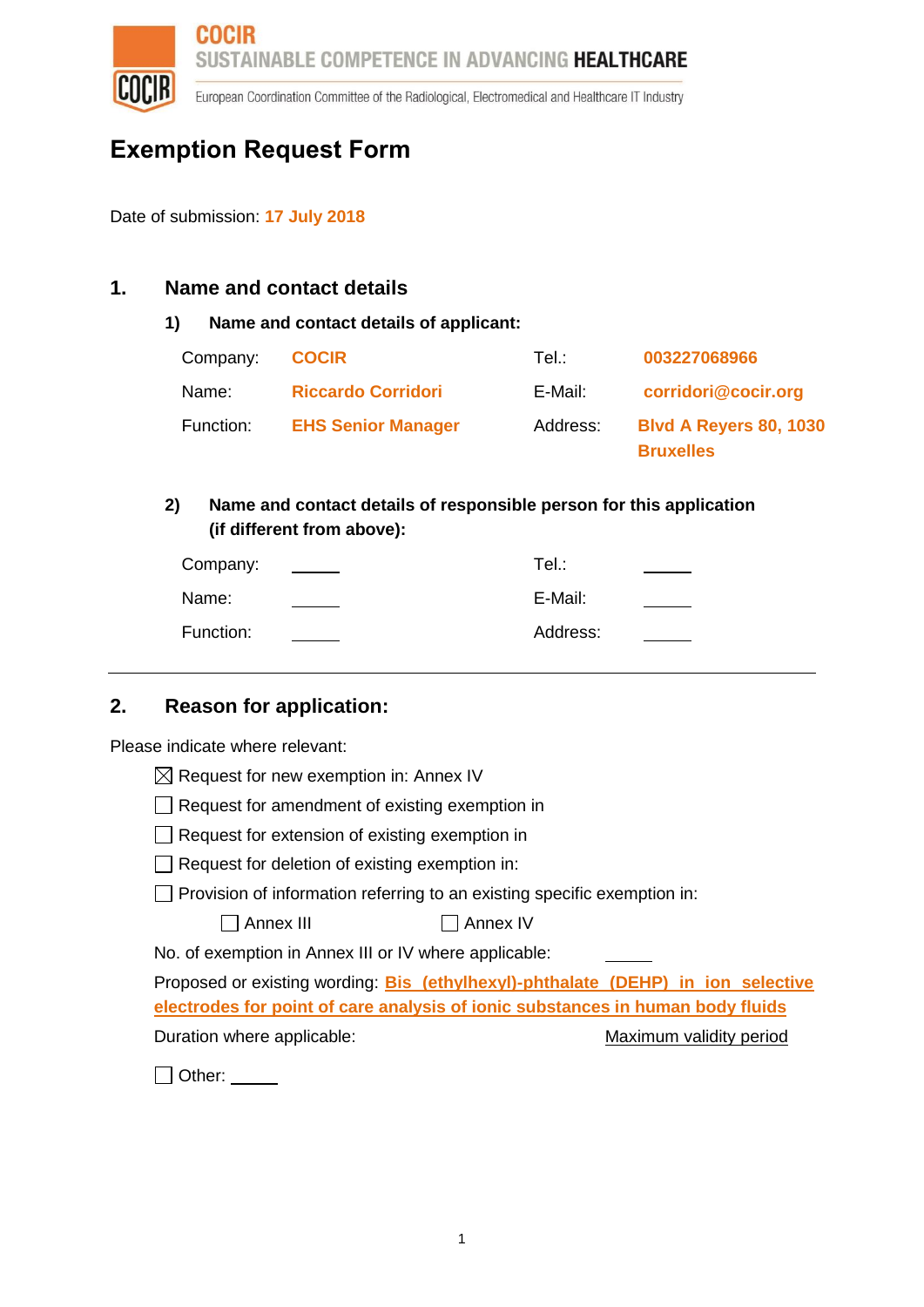

European Coordination Committee of the Radiological, Electromedical and Healthcare IT Industry

### **3. Summary of the exemption request / revocation request**

DEHP is an essential component of medical IVD analysers for the measurement of specific substances in body fluids.

DEHP is used as an essential component of ion selective electrode membranes that are used in point of care analysers used to measure the concentrations of sodium and potassium ions, pH and pCO2 in whole blood and in other fluids

Measurements must be available within one minute as this is essential for point of care situations such as accident and emergency departments and in operating theatres. This exemption is needed because alternatives to DEHP have been found to give less accurate and incorrect test results and alternative methods to ion selective electrodes are much too slow and may also give inaccurate results.

## **4. Technical description of the exemption request / revocation request**

#### **(A) Description of the concerned application:**

- 1. To which EEE is the exemption request/information relevant?
- a. Name of applications or products: Chemical analysis of blood gases, electrolytes, metabolites, total hemoglobin, and hemoglobin derivatives in arterial and venous whole blood samples, dialysate and other body fluids such as pleural fluids. List of relevant categories: (mark more than one where applicable)

| $\Box$ 1 | $\Box$ 7      |
|----------|---------------|
| $\Box$ 2 | $\boxtimes$ 8 |
| $\Box$ 3 | $\Box$ 9      |
| $\Box$ 4 | $\Box$ 10     |
| $\Box$ 5 | $\Box$ 11     |
| $\Box$ 6 |               |

- b. Please specify if application is in use in other categories to which the exemption request does not refer:
- c. Please specify for equipment of category 8 and 9:

The requested exemption will be applied in

 $\Box$  monitoring and control instruments in industry

 $\boxtimes$  in-vitro diagnostics

 $\Box$  other medical devices or other monitoring and control instruments than those in industry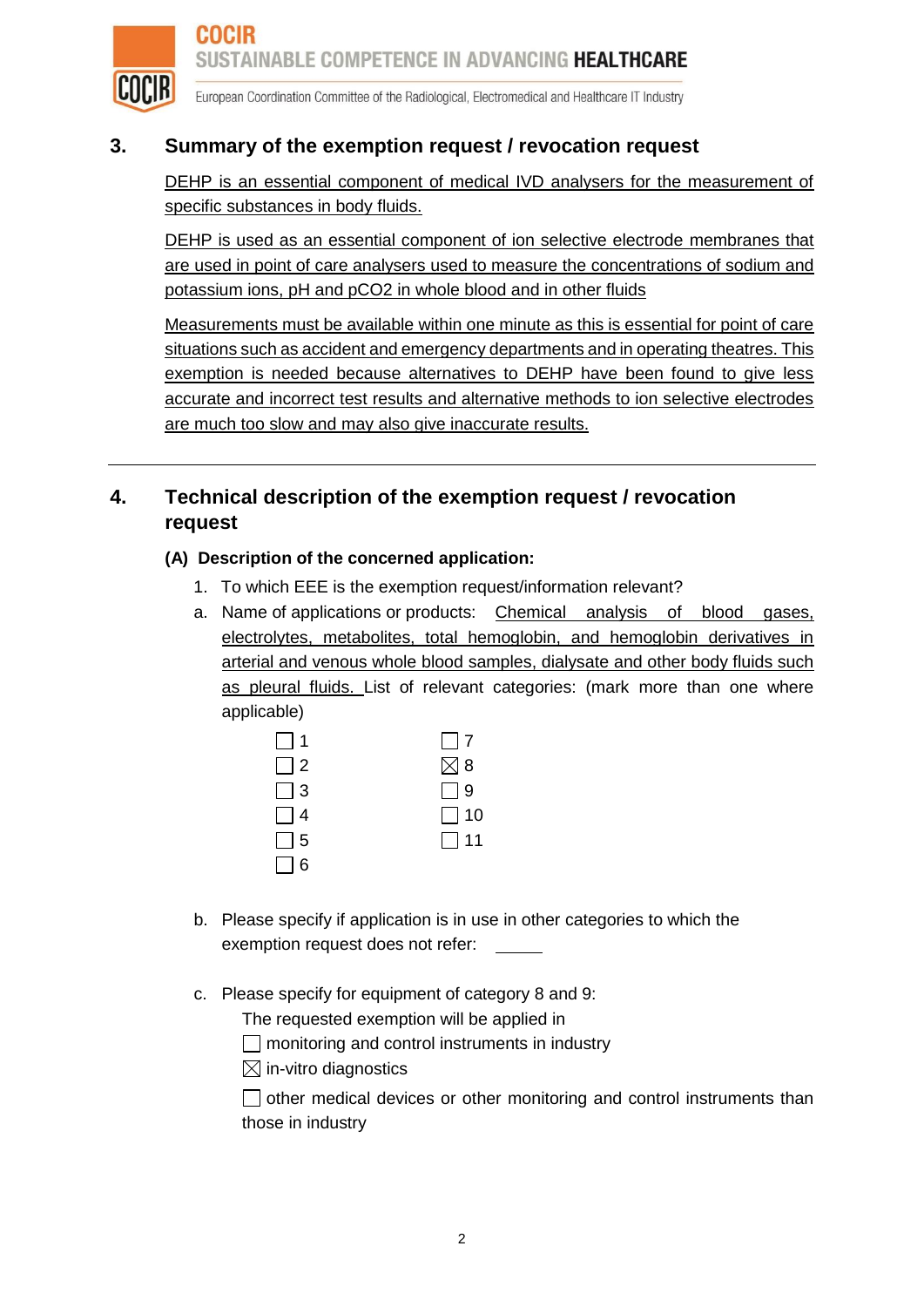

European Coordination Committee of the Radiological, Electromedical and Healthcare IT Industry

2. Which of the six substances is in use in the application/product? (Indicate more than one where applicable)  $\Box$  Pb  $\Box$  Cd  $\Box$  Hg  $\Box$  Cr-VI  $\Box$  PBB  $\Box$  PBDE

|--|

- 3. Function of the substance: DEHP is used as a membrane solvent for the ion selective electrode constituents.
- 4. Content of substance in homogeneous material (%weight): typically about 70 wt% in the membrane
- 5. Amount of substance entering the EU market annually through application for which the exemption is requested:  $2.2$  kilograms per year in the EU

Please supply information and calculations to support stated figure. This is confidential and so is provided in a separate confidential document

- 6. Name of material/component: Bis (ethylhexyl)-phthalate (DEHP)
- 7. Environmental Assessment:

- $LCA:$   $\Box$  Yes  $\boxtimes$  No
- **(B) In which material and/or component is the RoHS-regulated substance used, for which you request the exemption or its revocation? What is the function of this material or component?**

Medical personnel in emergency departments, intensive care units (ICU), neonatal units and in operating theatres (OR) often need to rapidly analyse various fluids of their patients, including pleural fluid, blood and dialysate. These situations are referred to as "point of care" and analysis is usually needed within a few minutes and so point of care testing requires for a much shorter time to obtain results compared to traditional laboratory testing. Faster analysis results enable quicker therapeutic intervention which improves patient outcomes and can make the difference that enables a seriously ill patient to survive. It has been extensively shown that rapid turn-around time to results is crucial in critical care environments and has been shown to improve patient outcome over that of other methodologies<sup>1</sup>.

In an emergency situation such as in emergency departments, intensive care units (ICU), neonatal units and in operating theatres, analysis is needed within the shortest possible time and preferably within a few minutes and only certain designs of analyser are able to achieve

<sup>1</sup> The National Academy of Clinical Biochemistry Laboratory Medicine Practice Guideline: Evidence-based practice for point-of-care testing. Nichols, J.H. et al; Clinica Chimica Acta 379 (2007) 14–28)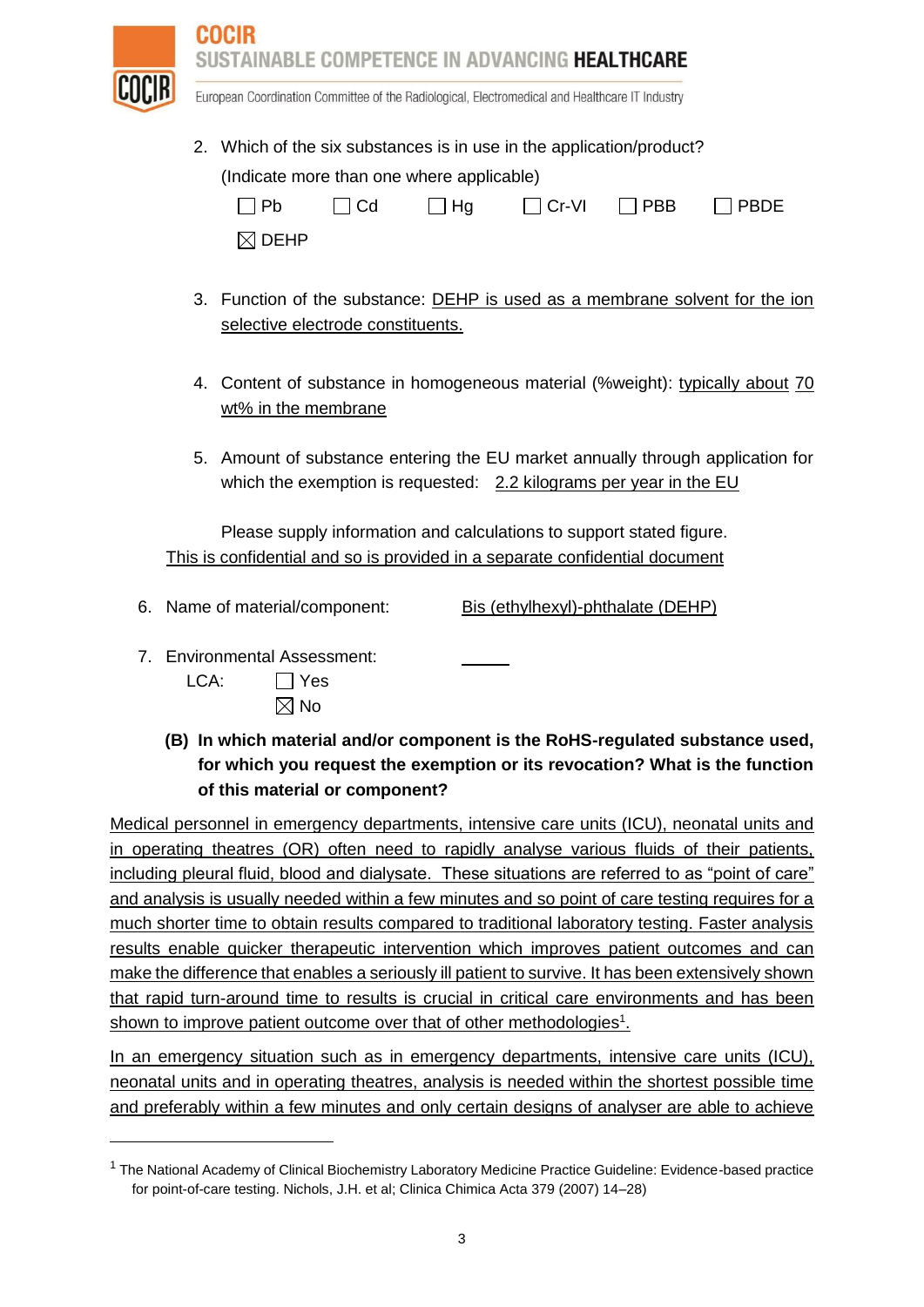

European Coordination Committee of the Radiological, Electromedical and Healthcare IT Industry

these analysis times. In hospitals, devices can analyse for cations such as potassium, sodium, calcium and pH (H<sup>+</sup>) and the partial pressure of carbon dioxide (pCO2) in blood and other body fluids using an ion selective electrode within about 1 minute. One example product on the EU market can analyse, simultaneously within one minute:

- o Partial pressure of carbon dioxide (pCO2)
- o Partial pressure of oxygen (pO2)
- o pH
- o Sodium
- o Potassium
- o lonized calcium
- o Chloride
- o Glucose
- o Total hemoglobin and fractions: fO2Hb, fCOHb, fMetHb, fHHb
- o Neonatal bilirubin
- o Lactate

Of these analytes, this instrument analyses sodium, potassium, pH and pCO2 using DEHPcontaining membranes with ion selective electrodes, although ion selective electrodes can also be used to analyse other ionic materials. An important time saving requirement is that the analyser can analyse whole blood without first having to separate it into plasma and cells by centrifuging. This saves valuable time in emergency situations. Another important requirement is that the analyser should use very small samples of blood to reduce the need for transfusions. The number of transfusions has been shown to be an independent predictor of increased hospital length of stay and mortality<sup>2</sup>.

The alternative is for the sample to be sent to a hospital's central laboratory where it joins a queue before analysis is carried out. One study found that hospital's central laboratories can take over two hours, which is unacceptable in an emergency situation<sup>3</sup>, whereas point of care analysers can give results in less than five minutes. The analysis of pCO2 and pH must be done within minutes as the gas value and pH change rapidly and so cannot be sent to the central lab. In addition the measurement must be made on whole blood and central lab systems measure serum so that the sample is destroyed.

In addition, central lab systems use an indirect method of measuring these ions whereas blood gas systems measure them directly. Indirect methods are well known to give inaccurate results. For example, cases of pseudohyponatremia (where an incorrect low sodium

 $\overline{a}$ 

<sup>&</sup>lt;sup>2</sup> Journal of Hospital Medicine 2013;8:506-512

<sup>3</sup> <https://www.pointofcare.abbott/int/en/offerings/istat/istat-handheld>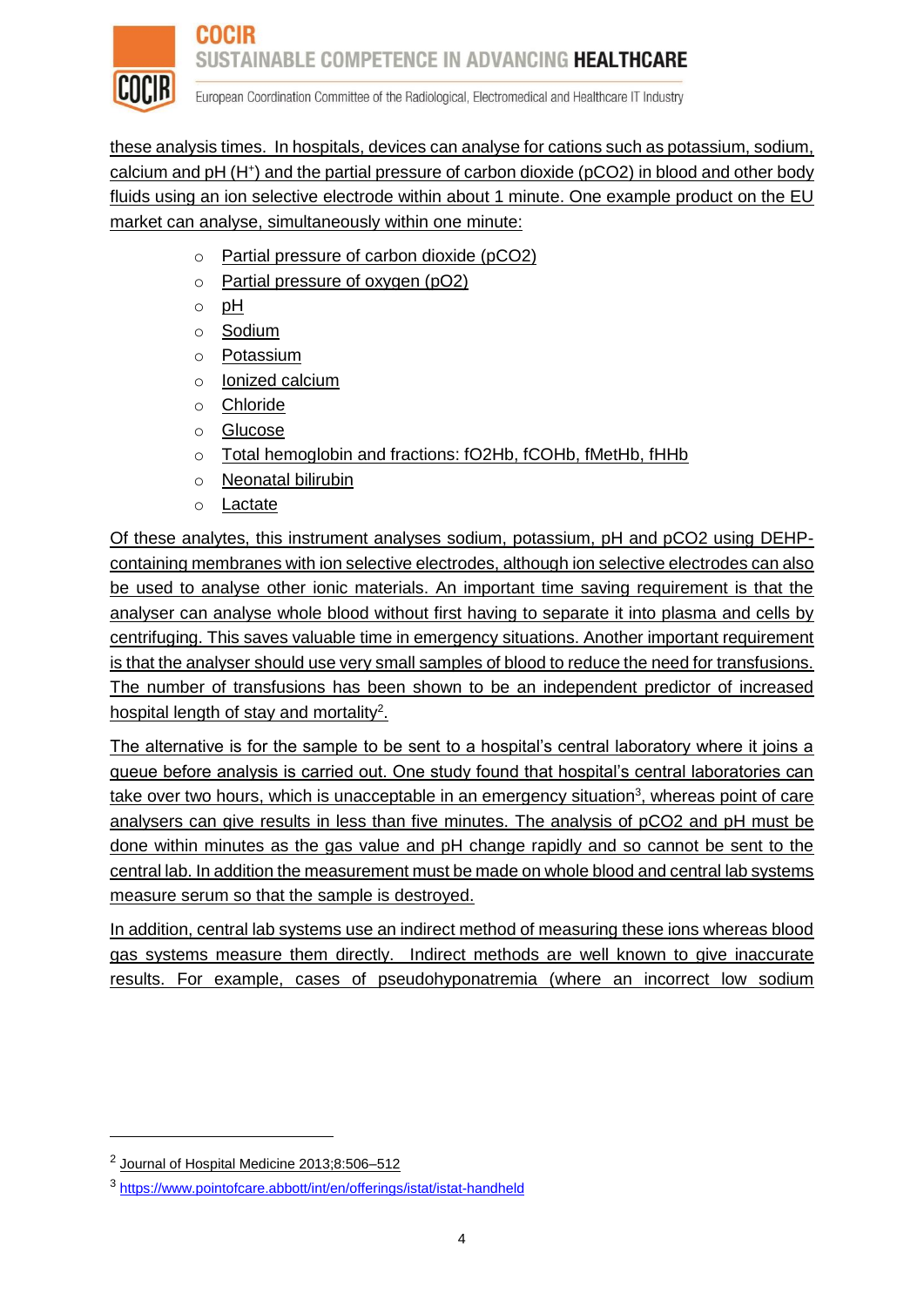

European Coordination Committee of the Radiological, Electromedical and Healthcare IT Industry

concentration is measured when it is actually normal) have been reported which can lead to misdiagnosis and patient harm<sup>4</sup>.

Ion selective electrodes (ISE) for analysis of ions in blood or other body fluids are supplied to hospitals as components of disposable cartridges that also contain the chemicals used for analysis and carry out measurement, washing and waste disposal, aqueous quality controls and electronics. Some instruments have separate cartridges for measurement, wash/waste and automatic aqueous quality control.

The measurement cartridge is a device that contains all the sensors used to make the measurements, liquid reagents to calibrate the sensors over its use-lifetime, a linear sampling valve with sample port that accepts a syringe or capillary and tubing to route the reagents and patient's samples. The sensors are housed in a sensor module. The reagents are contained in foil laminated bags.

These are regarded as consumables as they are disposed of when the chemicals are consumed, after a fixed period of time (e.g. 28 days) or after a specific number of samples have been analysed (e.g. 750). When cartridges are replaced, the replacements take time to equilibrate and before accurate results can be obtained. In point of care situations, this time period must be as short as possible and this can be a short as 25 minutes with some instruments.

The cartridges must however be compatible with the analyser that it is attached as the analysis results generated by the analyser use mathematical formulas which are specifically designed for the integrated sensors. For example, there is lot-specific data collected during manufacturing that are stored on the cartridge. When the cartridge is installed, the analyser reads that lot-specific data and is used in the mathematical formulas to generate a clinical result. Many EU hospitals already own or will buy before 21 July 2021 analysers that utilise ISE cartridges that contain DEHP. These hospitals cannot use different cartridges designed for different instruments to the one that they are designed, as either they cannot be attached and would give incorrect results.

Ion selective electrodes measure the activity of ions. The sensors operate on the potentiometric principle where the ISE half-cell potential, relative to a reference sensor, is proportional to the log of the analyte activity. In general, the membranes contain 29wt% Polyvinyl Chloride (PVC), 70wt% DEHP and an ionophore that imparts specificity for the particular ion of interest. For example, the Potassium sensor utilizes the Valinomycin ionophore that has high specificity for potassium cations over all other cations in whole blood. Potassium cation is complexed by the ionophore at the sample membrane phase boundry establishing a phase boundry potential. This potential is measured relative to a reference electrode that is also in contact with the sample (see block diagram of conventional ISE cell

<sup>4</sup> Arch Pathol Lab Med., Vol 135, April 2011 and<https://acutecaretesting.org/en/articles/pseudohyponatremia>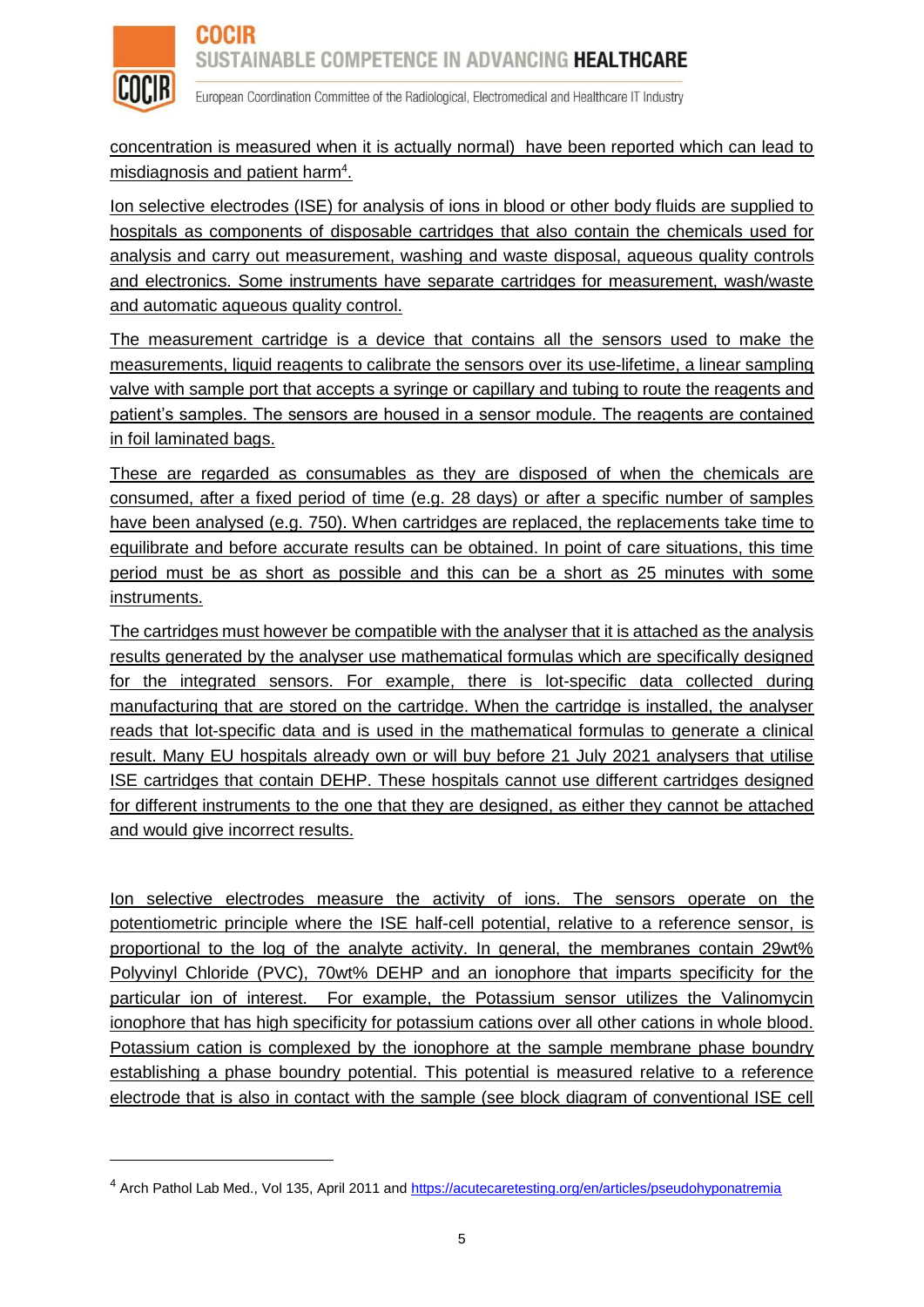

European Coordination Committee of the Radiological, Electromedical and Healthcare IT Industry

#### below). The total cell potential can be related to the ion activity through the Nernst Equation (below)



Figure 1. Diagram of electrochemical cell used for ion selective electrodes and Nernst equation.

### **(C) What are the particular characteristics and functions of the RoHS-regulated substance that require its use in this material or component?**

All of the following are required

- Must be able to analyse whole blood directly
- Must not affect stability of electrodes or membrane during use or in storage
- Cartridges must be compatible with analysers already on the market and in use within EU hospitals
- Give analysis results within as short a time as possible, ideally within one minute.
- Change-over time to replace used cartridges should be as short as possible, ideally, less than 30 minutes.
- The plasticiser must have the following properties:
	- o Be a liquid over a wide range of temperatures
	- o Be compatible with, and solvate the other membrane components
	- o Not induce phase separation
	- o Not exhibit crystallization
	- o Be lipophilic so that it does not leach from the membrane during use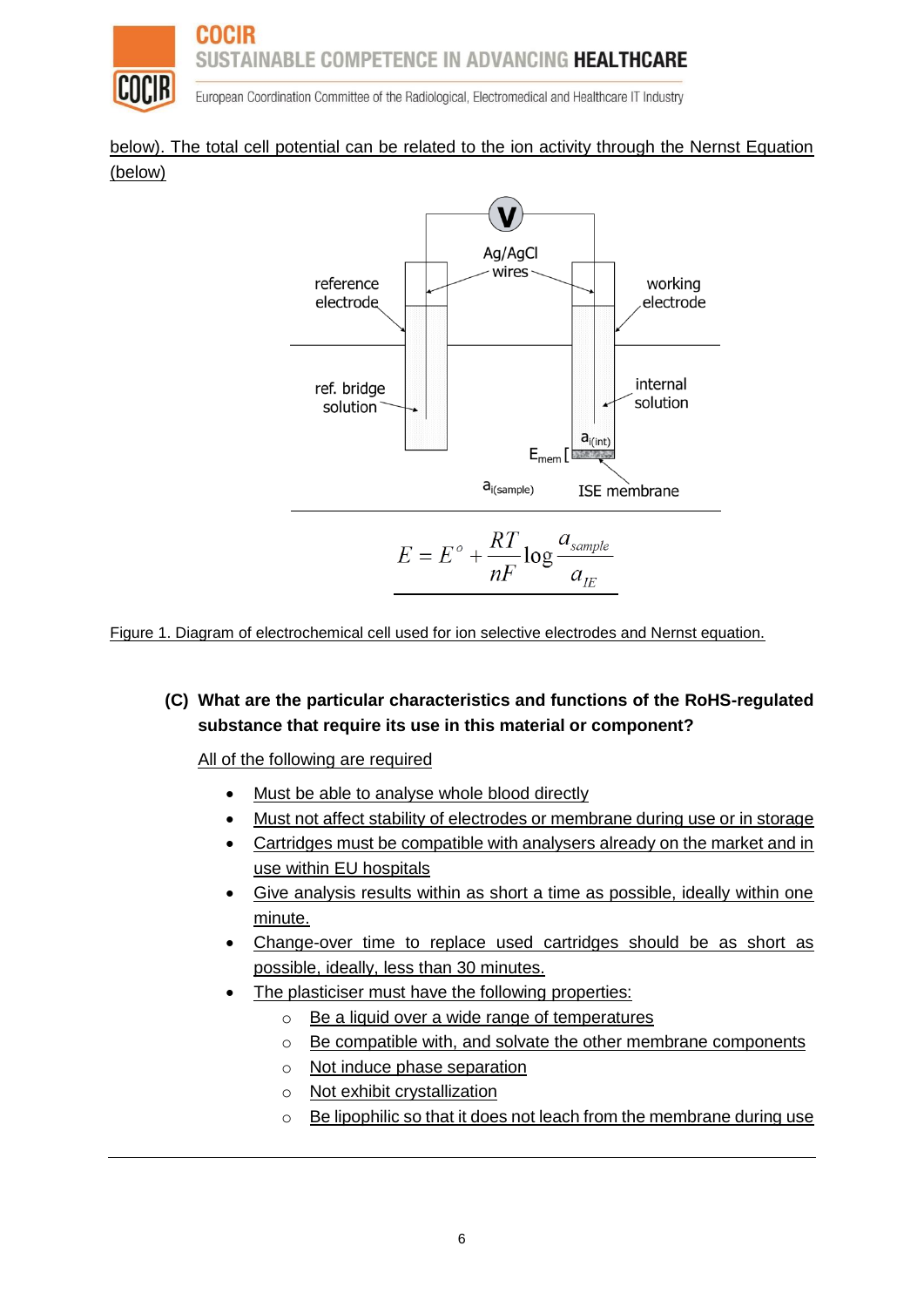

European Coordination Committee of the Radiological, Electromedical and Healthcare IT Industry

# **5. Information on Possible preparation for reuse or recycling of waste from EEE and on provisions for appropriate treatment of waste**

**1) Please indicate if a closed loop system exist for EEE waste of application exists and provide information of its characteristics (method of collection to ensure closed loop, method of treatment, etc.)**

No.

- **2) Please indicate where relevant:**
- $\Box$  Article is collected and sent without dismantling for recycling
- Article is collected and completely refurbished for reuse
- $\Box$  Article is collected and dismantled:
	- $\Box$  The following parts are refurbished for use as spare parts:  $\Box$
	- $\Box$  The following parts are subsequently recycled:  $\Box$
- $\boxtimes$  Article cannot be recycled and is therefore:

 $\boxtimes$  Sent for energy return – Electrodes and membranes become bio-hazards when used so are excluded from the WEEE Directive

□ Landfilled

- **3) Please provide information concerning the amount (weight) of RoHS substance present in EEE waste accumulates per annum:**
- $\Box$  In articles which are refurbished
- $\Box$  In articles which are recycled

 $\boxtimes$  In articles which are sent for energy return ca. 2 kg per year

 $\Box$  In articles which are landfilled

### **6. Analysis of possible alternative substances**

**(A) Please provide information if possible alternative applications or alternatives for use of RoHS substances in application exist. Please elaborate analysis on a life-cycle basis, including where available information about independent research, peer-review studies development activities undertaken**

Several potential substitutes could be considered, but are all technically impractical as explained below.

#### **Alternative plasticisers**

Several manufacturers of IVD ion selective electrodes (ISE) have attempted to replace DEHP with alternative substances with similar properties. However, this showed that none are dropin replacements and all give different behaviour which results in incorrect analysis. To achieve the characteristics above, the plasticizer needs alkyl (e.g. ethylhexyl-) and or aryl functional groups and links or substitutions for enough polar or polarizable groups. However, these must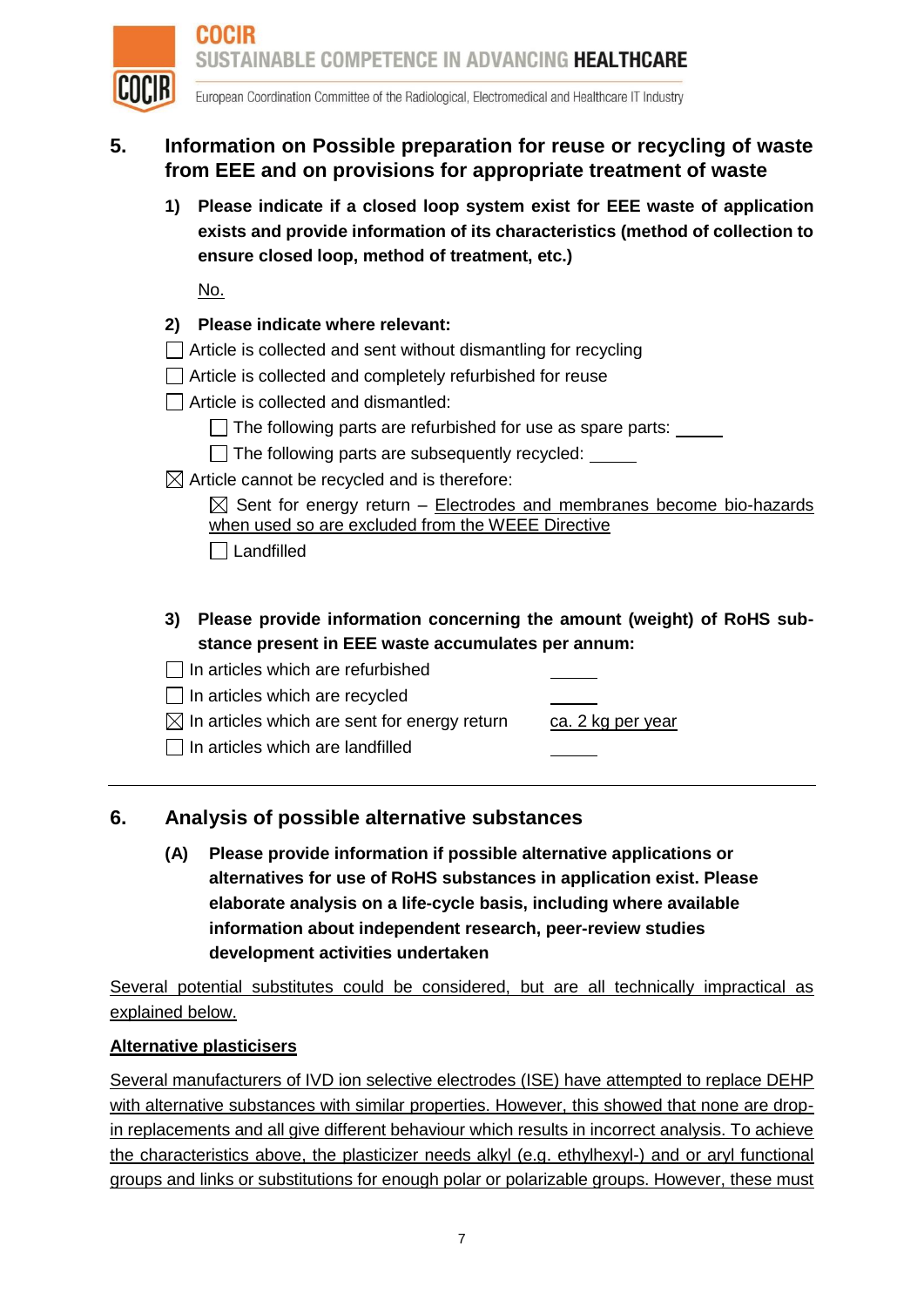

European Coordination Committee of the Radiological, Electromedical and Healthcare IT Industry

be balanced such that the plasticizer does not compete with the ionophore in complexing the ion of interest<sup>5</sup>.

Manufacturers' tests with a variety of alternative plasticisers including similar phthalates all gave different behaviour and one manufacturer's results are described below in section 7A.

Research by manufacturers has shown that current models of analyser have to use the current design of ion selective electrode cartridges that contains DEHP. EU hospitals that already own and use these analysers will continue to need to buy cartridges that contain DEHP-membrane ISEs as consumables for the foreseeable future to be able to continue to carry out rapid point of care analysis. These analysers are planned to be sold in the EU until alternative technology (described in section 7) is developed which is expected to be after 21 July 2021. Therefore this exemption will be needed for new analysers sold after 21 July 2021 as well as for consumable ion selective electrode modules that are supplied to hospitals in the EU to use with these analysers. Note that the ISE consumable packs are in scope of RoHS as they are not replacements for repair, upgrade or capacity expansion of electrical equipment, so are not excluded from the scope of RoHS.

#### **Alternative analysis methods**

**Ion chromatography**: This is a technique where an aqueous solution is passed through a special column<sup>6</sup> that separates ions by their migration rate using a carrier solution. Standards that contain known quantities of the ions to be analysed are used to calibrate the instrument so that the migration time for each ion and their concentrations can be calculated. This method is a laboratory based technique that requires a skilled operator. Analysis time is much longer than with ISE as this requires:

- Separation and removal of cells from blood
- Equilibration of instrument (the column has to be at a specific temperature so time in an oven is required to reach this)
- Calibration using standards Calibration is always necessary as unlike with DEHP-ISE membranes, migration times tend to vary considerably.
- Analysis of body fluid such as urine or blood after cell removal
- Recalibration to compensate for drift in migration times and concentrations

The total time required is at least one hour and can be longer and requires the hospital worker to be with the analyser for most of this time. This is rarely possible at point of care situations where staff have very little time available to carry out analysis. This technique is suitable if there are many similar samples to analyse and which can be processed automatically with an auto-sampler in a hospital's central lab, but impractical in point of care situations. Other disadvantages of this technique are that it cannot measure pH and so this needs to be analysed by a different technique. Also, anions and cations are analysed using two different columns with different elution chemicals. Therefore Na+, K+ and Ca2+ is analysed with one

 $\overline{a}$ 

 $<sup>5</sup>$  Eugster R. et al; Anal Chim Acta 289 (1994) 1-13</sup>

 $6$  These typically are metal tubes with an internal coating of an ionically charged polymer that bonds weakly to ions.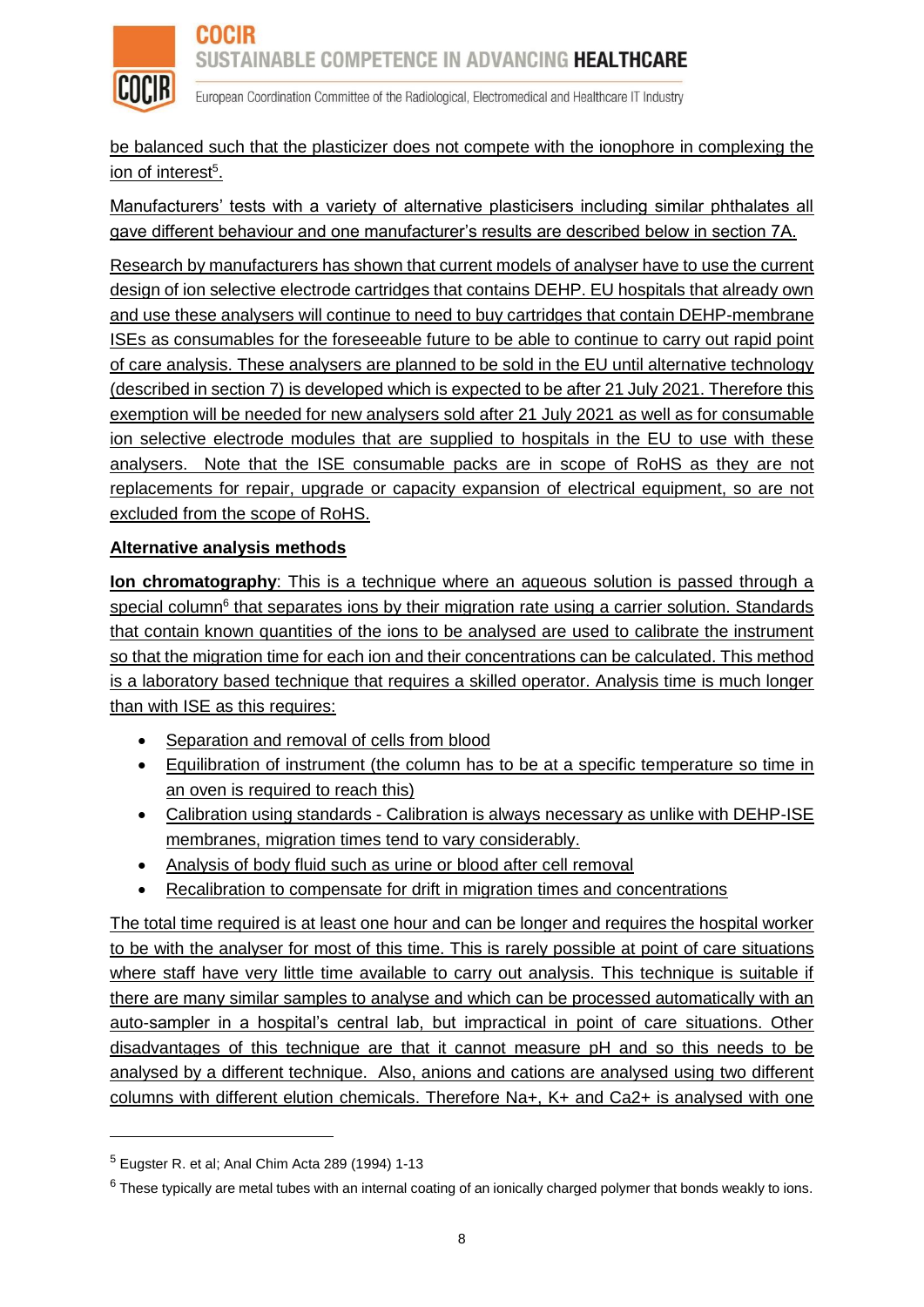

European Coordination Committee of the Radiological, Electromedical and Healthcare IT Industry

column (taking at least one hour) and then bicarbonate (HCO<sub>3</sub>) and other anions are analysed using a different column taking another hour (unless two ion chromatograph instruments are available).

**Flame photometry** for Ca<sup>2+</sup>, Na<sup>+</sup> and K<sup>+</sup>. This is another laboratory technique that requires removal of cells from whole blood before the aqueous phase can be analysed. The instrument must be pre-calibrated using standards and requires a skilled operator and so is not suitable for point of care situations where rapid analysis is needed. Also, separate analysis using a different method is needed for pH and pCO2 (bicarbonate ions).

**Atomic adsorption spectroscopy** is another laboratory-based analysis method suitable for  $Ca<sup>2+</sup>$ , Na<sup>+</sup> and K<sup>+</sup>, but not for pH or bicarbonate. This is a time consuming analysis method as each ion is analysed separately and standards for each ion have to be prepared and their response compared with that of the patient's sample. It is likely to take several hours to analyse one sample for  $Ca^{2+}$ , Na<sup>+</sup> and K<sup>+</sup> and so this technique is usually unsuitable in hospitals and is especially unsuitable in point-of-care.

**Glass pH electrodes for pH**. These are the standard method used to measure pH in laboratories, factories and for environmental analysis. This technique requires sufficient fluid to immerse the electrode which may sometimes be more than is available from a patient. In addition, transport of the sample into an open container will destroy the sample as exposure to the air will change the gas values which changes the pH.

#### **Other limitations of all alternative techniques**

It is critical to note that Ion chromatography, Flame Photometry and Atomic Adsorption Chromatography all yield the total concentration of the analyte. The physiological and clinical relevant result is only the ion activity, which is the portion which is ionized and free in the sample. For example, the normal total calcium in whole blood is approximately 2.5 mmol/l. However approximately 50% is complexed in the whole blood. Therefore only 1.25 mmol/l is ionized and this is the fraction that an ISE measures. It is this fraction that physicians base their clinical treatment decisions upon.

### **(B) Please provide information and data to establish reliability of possible substitutes of application and of RoHS materials in application**

Results of comparative tests with alternatives to DEHP are included in section 7A. This does not appear to be a reliability issue.

# **7. Proposed actions to develop possible substitutes**

### **(A) Please provide information if actions have been taken to develop further possible alternatives for the application or alternatives for RoHS substances in the application.**

Plasticizers can influence the selectivity and the rate at which sensors reach stable potentials when first exposed to aqueous reagents. These are key aspects of the sensor that allow for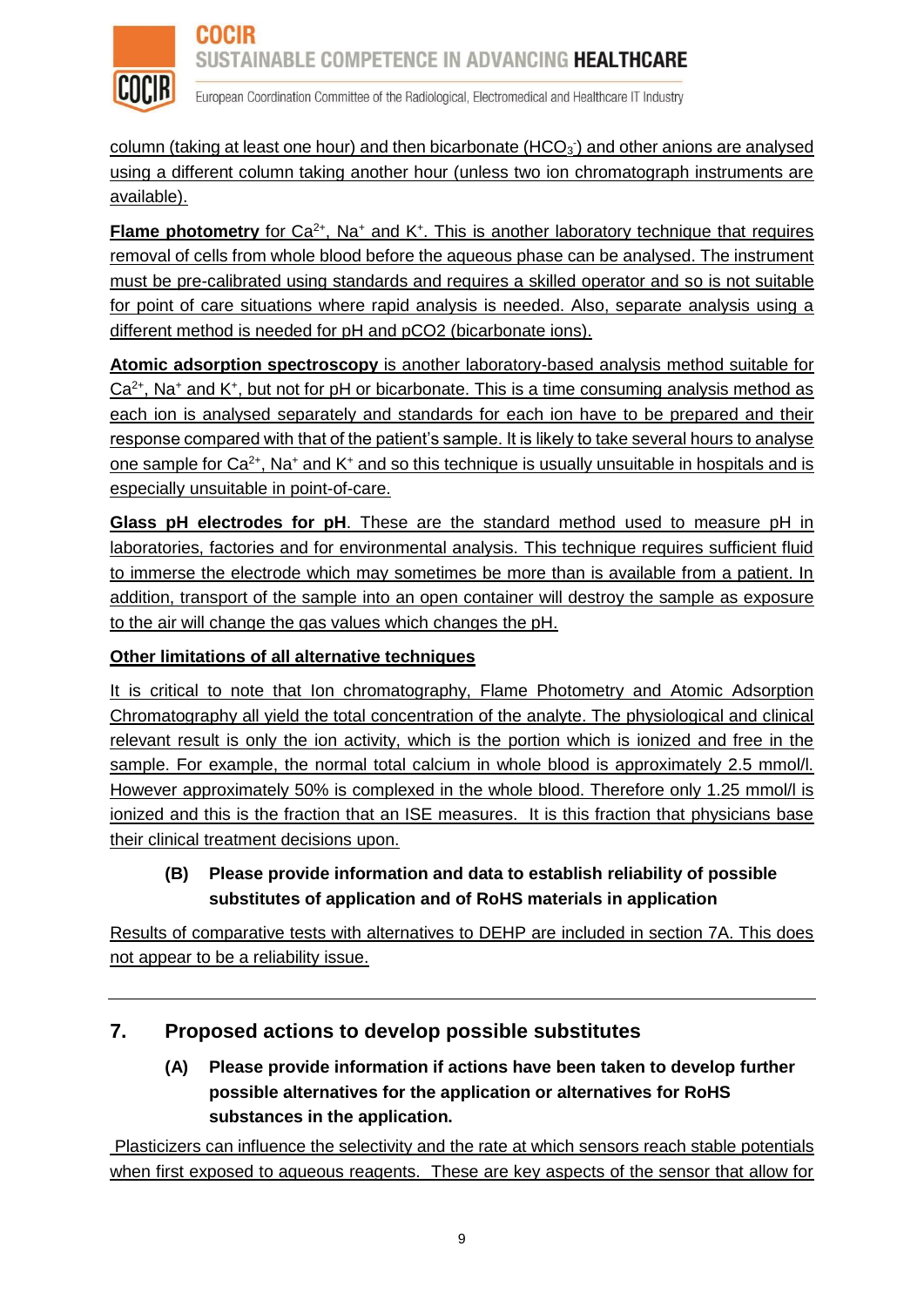

European Coordination Committee of the Radiological, Electromedical and Healthcare IT Industry

fast, reproducible, precise measurements and to achieve the short turn-around time required for critical settings. If the plasticizer induces high rates of drift and instability upon first use then reproducible and accurate results cannot be obtained. Poor results can cause misdiagnosis and lead to inappropriate treatment and patient harm. The alternative is to wait longer times until the sensors are stable which can negatively impact patient outcomes<sup>7</sup>.

During the development of one manufacturer's systems. They tested a range of plasticizer classes (ether, diester, phthalate) to identify the one which would yield sensors with the best balance of early and later life stability in terms of potential (mV) drift per unit time. The pH sensor was used as the model and the following plasticizers were tested: Nitrophenyl octylether (NPOE), Dioctyl sebacate (DOS), Dioctyl adipate (DOA), DEHP , Diundecyl phthalate (DUP), Ditridecyl phthalate (DTP).

The results presented below show the absolute average and range bars of the measured change in millivolts (mV) over the tested time period in minutes (mV/min) with measurements from several sensors (as results vary).The objective was to find a plasticiser that will yield a sensor with the smallest amount of mV change over time when exposed to samples and calibration solutions. The less mV change, the more stable the sensor enabling the reporting of clinically accurate results. In addition the less initial change upon cartridge installation, the sooner a sample can be run on the analyser and results reported to the physician. A second characteristic is the reproducibility of the drift across many sensors. The more reproducible the



sensors are the more robust are the algorithms which enable high quality clinical results.

<sup>7</sup> Point of Care 2012,11,pg 72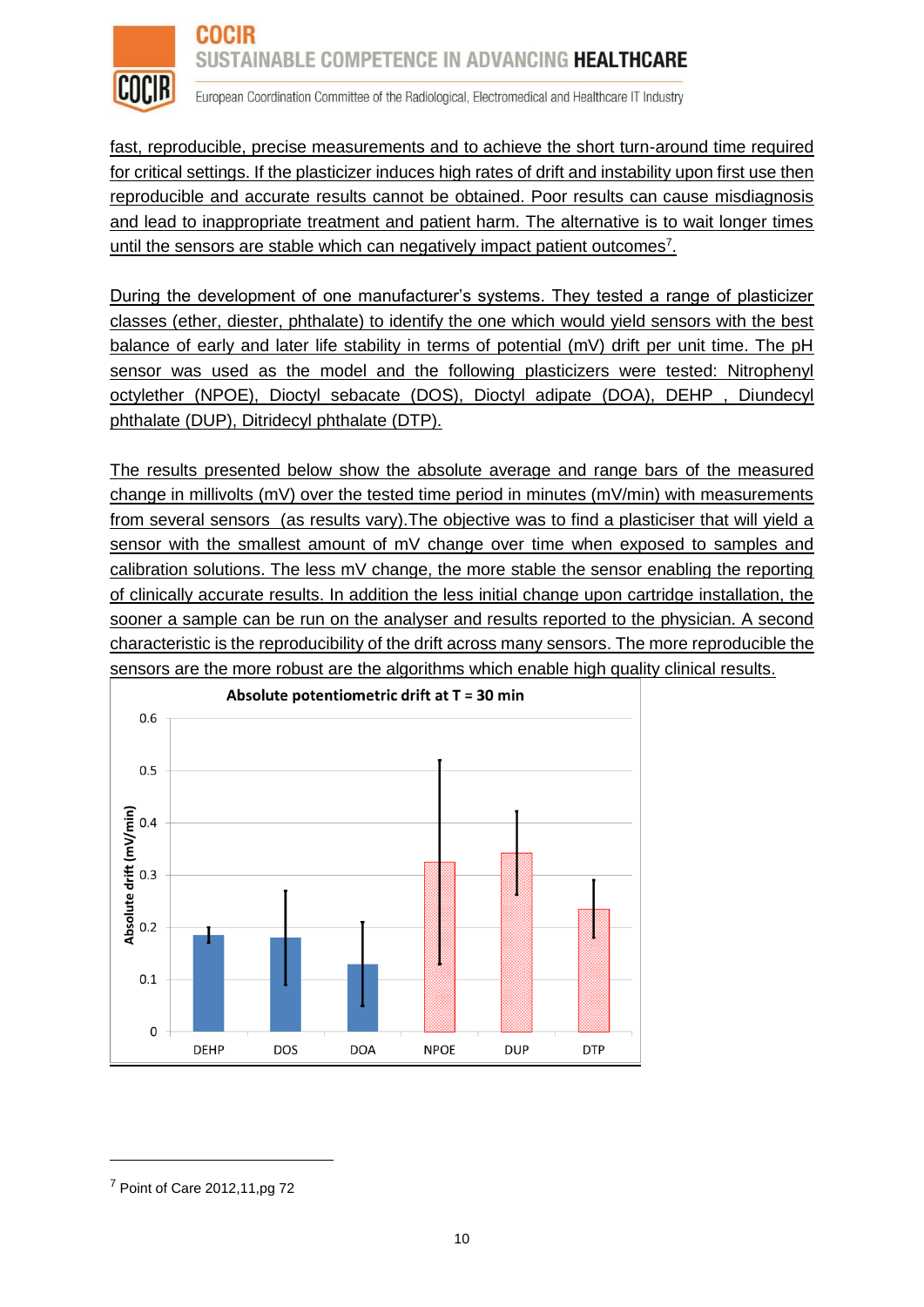

European Coordination Committee of the Radiological, Electromedical and Healthcare IT Industry



The above plots show the initial drift (mV/min) at  $T = 30$  minutes and drift at  $T = 60$  minutes after exposure to aqueous solutions for each of the tested plasticizers. At  $T = 30$  minutes NPOE, DUP and DTP exhibit unacceptable drift and cannot be used to give reproducible and accurate results. DEHP exhibits one of lowest drift rates and the most reproducible results relative to all other plasticisers. At  $T = 60$  min DOS, DOA and DTP all exhibit  $5 - 7$  times faster drift rate than DEHP. Taken together, DEHP exhibits the best balance of initial drift after one hour and reproducibility and is therefore the preferred plasticiser. This has allowed the technology to meet the needs of the critical care environment in particular a short period of time to obtain results and a short time before first measurement with a new cartridge.

### **(B) Please elaborate what stages are necessary for establishment of possible substitute and respective timeframe needed for completion of such stages.**

One option is to replace DEHP in the current design would require the following stages to be carried out:

- Reformulate membranes (these are used with multiple types of sensors by each manufacturer,
- develop new algorithms used by the analyser to use alternative new modules. This would result in a new analyser that can be used only with the new modules (but current analysers can still only use the current designs of cartridges)
- develop new manufacture processes for modules,
- establish new quality control values for production,
- establish new external proficiency sample bench marks for testing,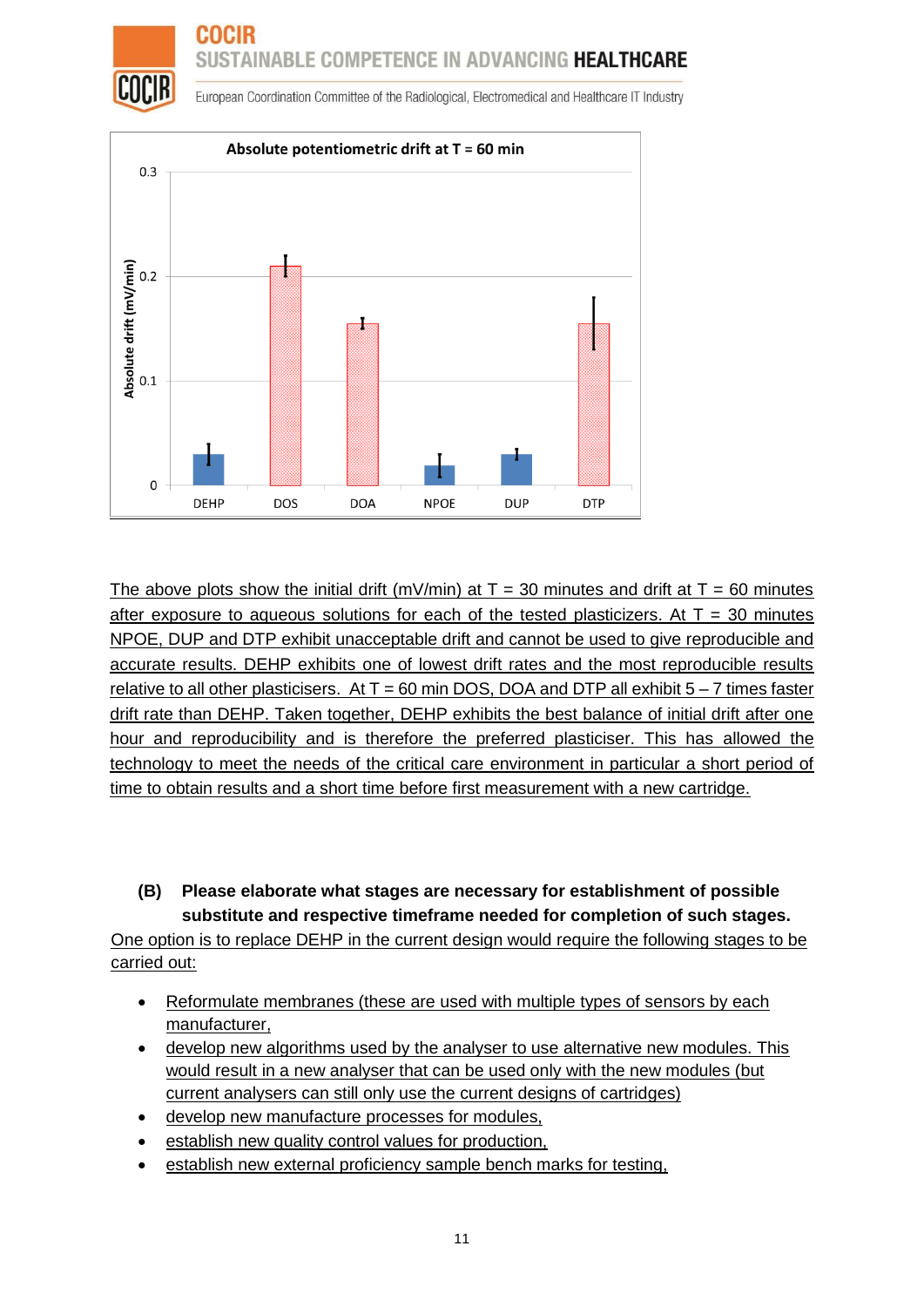

European Coordination Committee of the Radiological, Electromedical and Healthcare IT Industry

- verify and validate performance (over use life and shelf life) with all types of analytes and for the required anions and cations. This includes testing with all conceivable combinations of ions and with other substances in body fluids that might affect performance,
- develop, validate and release new software,
- repeat all shipping studies,
- carry out clinical trials
- Apply for approval by a Notified Body for the modified analyser and modules

Assuming that this work is not limited by the availability of suitable engineers and no steps need to be repeated due to unsuitable results, which cannot be certain at this stage, the technical development work is likely to take, a minimum of 5 years. This work cannot be accelerated with more engineers as having additional engineers will not significantly reduce timescales as many of the activities must be carried out sequentially by individuals. Based on these constraints and taking into account that RoHS substitution is always found by manufacturers to take longer than they expect, a time period of  $7 - 8$  years is more realistic.

Once this technical work is completed, the manufacturer would then be required to gain reapproval under the IVD medical devices directive (CE mark) and also gain approval in all other countries where they are sold (as only one design will be made), including the USA, Japan and China (which has an exceptionally lengthy re-approval process). The regulatory path is of the order of 2 years, so the total period could be up to 10 years.

Modified ISE modules will however not be compatible with existing analysers that were designed with DEHP ISE modules and so an exemption would still be needed for these.

Faster substitution may however be achieved by the development of an alternative analysis technique commonly referred to as "lab-on-a-chip" and this is the main focus of IVD equipment manufacturers. This techniqe is likely to use ion selective electrodes but these, the chemical pumps and analysis electronics are miniaturised so that only very small samples are required and analysis can be fairly rapid. This is however a very different design and so will take several more years to develop prototypes that can be thoroughly tested to determine if accurate analysis of all types of body fluid can be analysed accurately. When this is successful, then clinical trials followed by Notified Body approval can follow. The likely timescale is expected to be: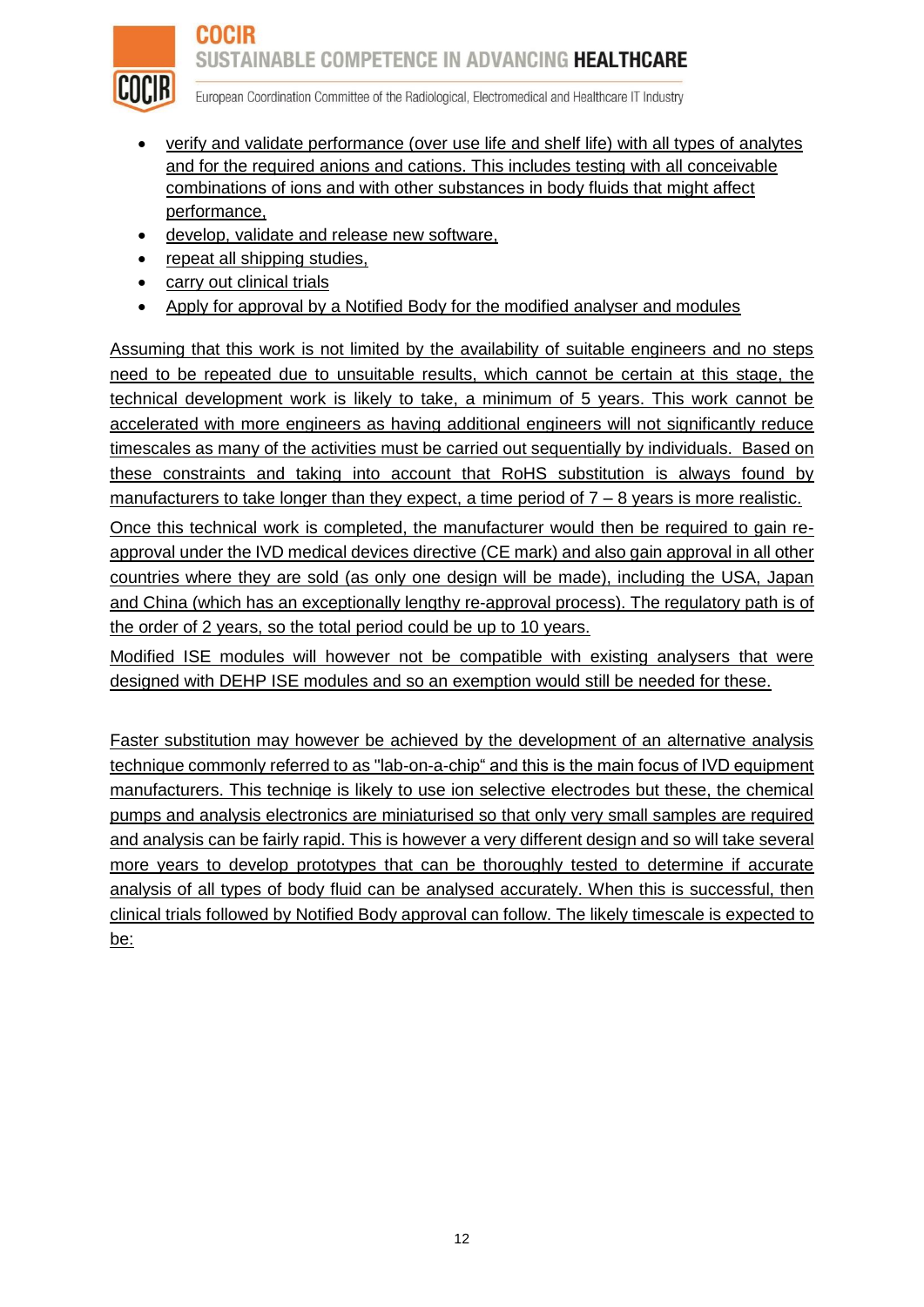

**COCIR** 

# SUSTAINABLE COMPETENCE IN ADVANCING HEALTHCARE

European Coordination Committee of the Radiological, Electromedical and Healthcare IT Industry

#### Table 1. Expected timescale for the development of alternative designs of analyser

| <b>Development phase</b>                                                                                                              | <b>Elapsed time</b>                                      |  |
|---------------------------------------------------------------------------------------------------------------------------------------|----------------------------------------------------------|--|
| Design of new miniaturised analysers and<br>construction of prototypes                                                                | 2 years from mid 2018                                    |  |
| Testing to determine accuracy, adjustments<br>calibration. Establish manufacturing<br>to<br>capabiltiy, site location and validation. | 3 years                                                  |  |
| <b>Clinical trials</b>                                                                                                                | 1 year                                                   |  |
| Notified Body approval                                                                                                                | 6 months in EU, up to 2 years globally                   |  |
| <b>Total elapsed time</b>                                                                                                             | 8 years (so by 2026)                                     |  |
| Support installed base of IVD analysers in<br><b>EU</b> hospitals                                                                     | Current design of cartriges will be needed<br>until 2030 |  |

Note however that hospitals and clinics in the EU that already own IVD analysers that use cartridges that include sensors with DEHP membranes will continue to need to obtain these consumables until all of these analysers reach end of life as alternative designs will not be compatible. We estimate that cartridge consumables will be needed in the EU at least until 2030 and so this exemption will be needed for these until this date.

### **8. Justification according to Article 5(1)(a):**

### **(A) Links to REACH: (substance + substitute)**

1) Do any of the following provisions apply to the application described under (A) and (C)?

 $\Box$  Authorisation

 $\boxtimes$  SVHC

 $\boxtimes$  Candidate list

 $\Box$  Proposal inclusion Annex XIV

 $\boxtimes$  Annex XIV – note that ion selective electrode membranes containing DEHP are manufactured outside of the EU and so only articles are imported into the EU and DEHP is not used as a chemical substance in the EU.

 $\boxtimes$  Restriction

 $\boxtimes$  Annex XVII – only in toys and children's products so not applicable to this application. A proposed restriction on DEHP is materials which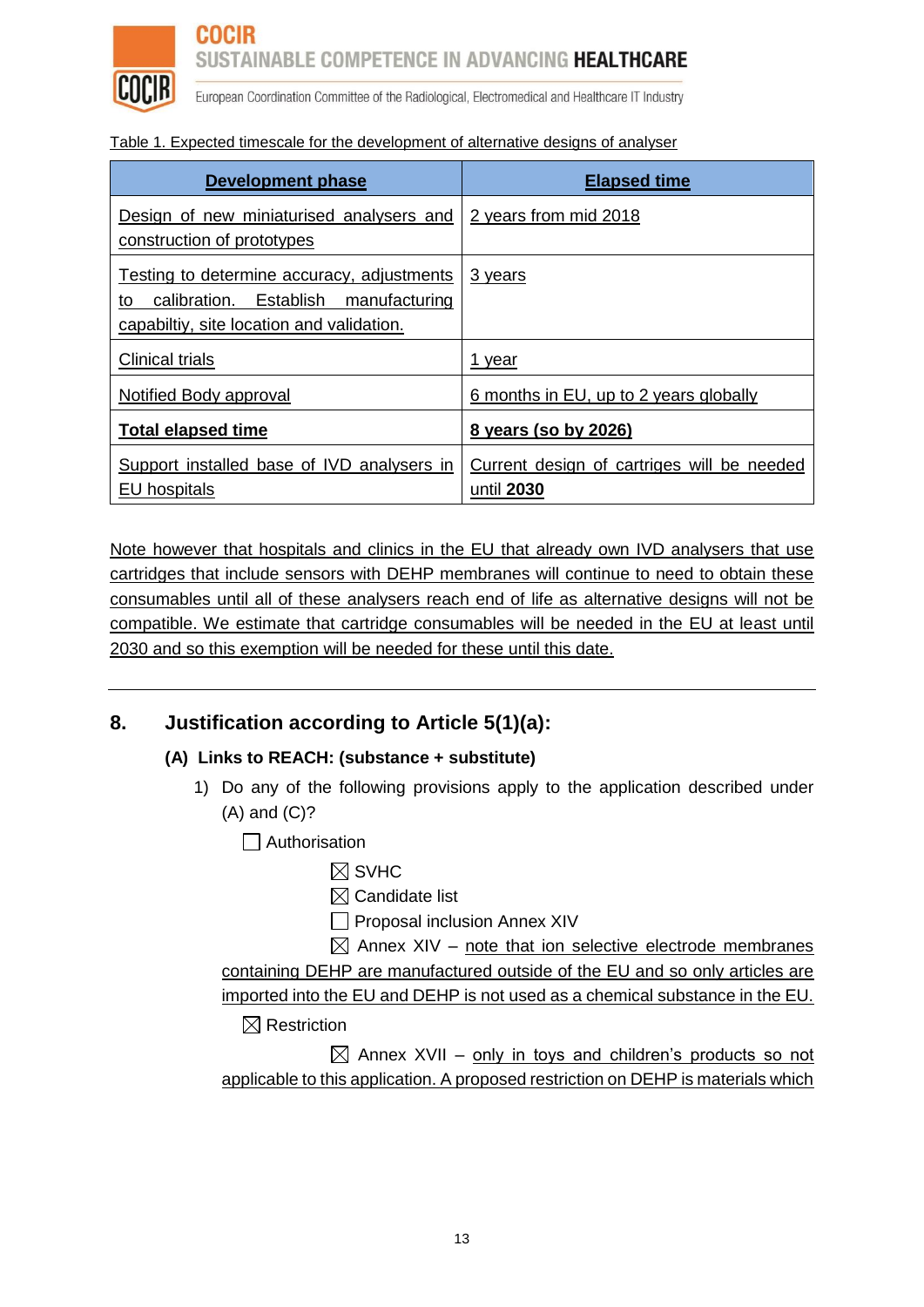

European Coordination Committee of the Radiological, Electromedical and Healthcare IT Industry

have prolonged skin contact. However, hospital staff and patients cannot touch the membranes as they are inaccessible inside the cartridge.

Registry of intentions

 $\boxtimes$  Registration – Yes, see [https://echa.europa.eu/registration-dossier/-](https://echa.europa.eu/registration-dossier/-/registered-dossier/15358) [/registered-dossier/15358](https://echa.europa.eu/registration-dossier/-/registered-dossier/15358)

2) Provide REACH-relevant information received through the supply chain. Name of document:

### **(B) Elimination/substitution:**

1. Can the substance named under 4.(A)1 be eliminated?

 $\boxtimes$  Yes. Consequences? A substitution plan is in place but is expected to take at least 8 years.

 $\Box$  No. Justification:

2. Can the substance named under 4.(A)1 be substituted?

 $\boxtimes$  Yes.

 $\boxtimes$  Design changes: A substitution plan is in place but is expected to take at least 8 years.

 $\Box$  Other materials:

 $\Box$  Other substance:

 $\Box$  No.

Justification:

- 3. Give details on the reliability of substitutes (technical data + information): Not applicable as an alternative design is still under development
- 4. Describe environmental assessment of substance from 4.(A)1 and possible substitutes with regard to Not applicable to this exemption
	- 1) Environmental impacts:
	- 2) Health impacts:
	- 3) Consumer safety impacts:
- $\Rightarrow$  Do impacts of substitution outweigh benefits thereof? Please provide third-party verified assessment on this:

#### **(C) Availability of substitutes:**

- a) Describe supply sources for substitutes: None known at present
- b) Have you encountered problems with the availability? Describe: Not applicable
- c) Do you consider the price of the substitute to be a problem for the availability?

 $\Box$  Yes  $\boxtimes$  No

d) What conditions need to be fulfilled to ensure the availability? Development of suitable substitute design, test results must be acceptable and authorisation globally is required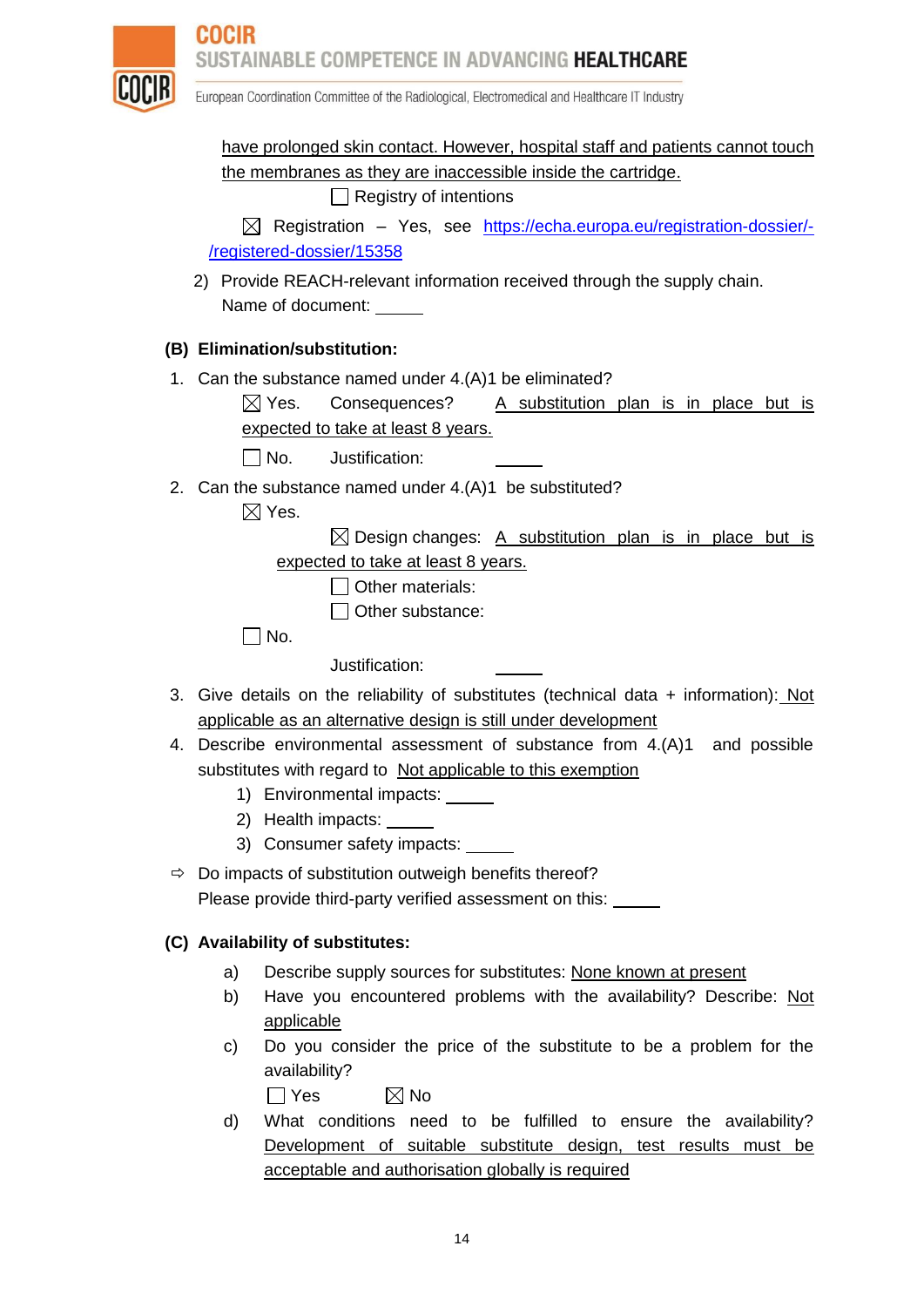

European Coordination Committee of the Radiological, Electromedical and Healthcare IT Industry

### **(D) Socio-economic impact of substitution:**

 $\Rightarrow$  What kind of economic effects do you consider related to substitution?

 $\Box$  Increase in direct production costs – lab-on-a-chip technology is not expected to incur higher production costs

 $\boxtimes$  Increase in fixed costs – new production equipment will be needed to build substitute analysers

 $\Box$  Increase in overhead – none expected

 $\boxtimes$  Possible social impacts within the EU – Negative qualitative socio-economic

**Human health impacts**: Without this exemption, EU hospital point of care units that use DEHP-ISE analysers will not be able to obtain DEHP-ISE module consumables and so will not be able to analyse patients' body fluids. There will be serious implications if delays in obtaining analysis results occur or if they are not accurate. Any delay in treatment could, as a worst case, result in unnecessary deaths (although it is impossible to estimate a quantitative impact).

**Environmental impacts**: Without this exemption, hospitals would be forced to dispose of IVD analysers prematurely resulting in electrical equipment being disposed of before its normally expected end of life giving an increase in electrical waste. Manufacture of substitute equipment (if and when suitable designs are available) to replace these will also have environmental and health impacts.

**Economic impacts**: Hospitals and clinics in the EU would also need to buy alternative analysers if cartridges are no longer available in the EU, although these analysers may not be available for some years as described above. This expenditure on replacement equipment would be instead of other new equipment that is needed and this could also negatively affect human health.

 $\Box$  Possible social impacts external to the EU – limited as DEHP-ISE modules can continue to be supplied to non-EU hospitals without this exemption, although a loss of jobs could result if cartridges cannot be sold in the EU.

□ Other:

 $\Rightarrow$  Provide sufficient evidence (third-party verified) to support your statement:

The socio-economic impacts described above will have implications in the EU but cannot be quantified. This exemption is justified on the basis that substitution is not technically practical and does not rely on socio-economic issues to justify the maximum validity period and so third party validation is not applicable in this case.

# **9. Other relevant information**

**Please provide additional relevant information to further establish the necessity of your request:**